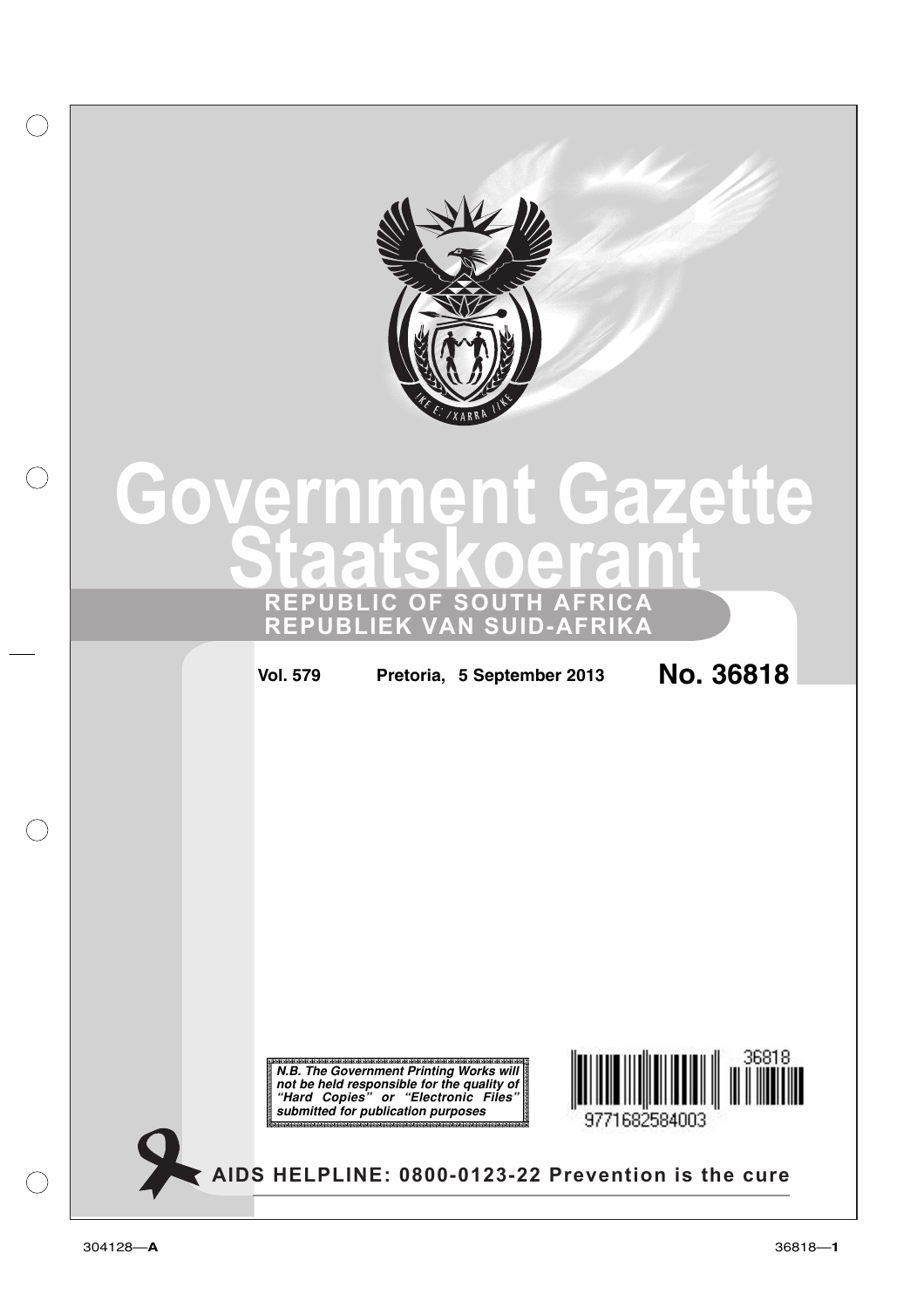#### **IMPORTANT NOTICE**

**The Government Printing Works will not be held responsible for faxed documents not received due to errors on the fax machine or faxes received which are unclear or incomplete. Please be advised that an "OK" slip, received from a fax machine, will not be accepted as proof that documents were received by the GPW for printing. If documents are faxed to the GPW it will be the sender's responsibility to phone and confirm that the documents were received in good order.**

**Furthermore the Government Printing Works will also not be held responsible for cancellations and amendments which have not been done on original documents received from clients.**

#### **CONTENTS • INHOUD**

Page Gazette No. No.  $\sim$  No.

#### **GOVERNMENT NOTICE**

#### **Basic Education, Department of**

Government Notice

664 National Education Policy Act (27/1996): Approval of call for written submissions from stakeholder bodies and members of the public on the draft Curriculum and Assessment Policy Statement for South African Sign Language, Grades R-12 .................................................................................................................................................................. 3 36818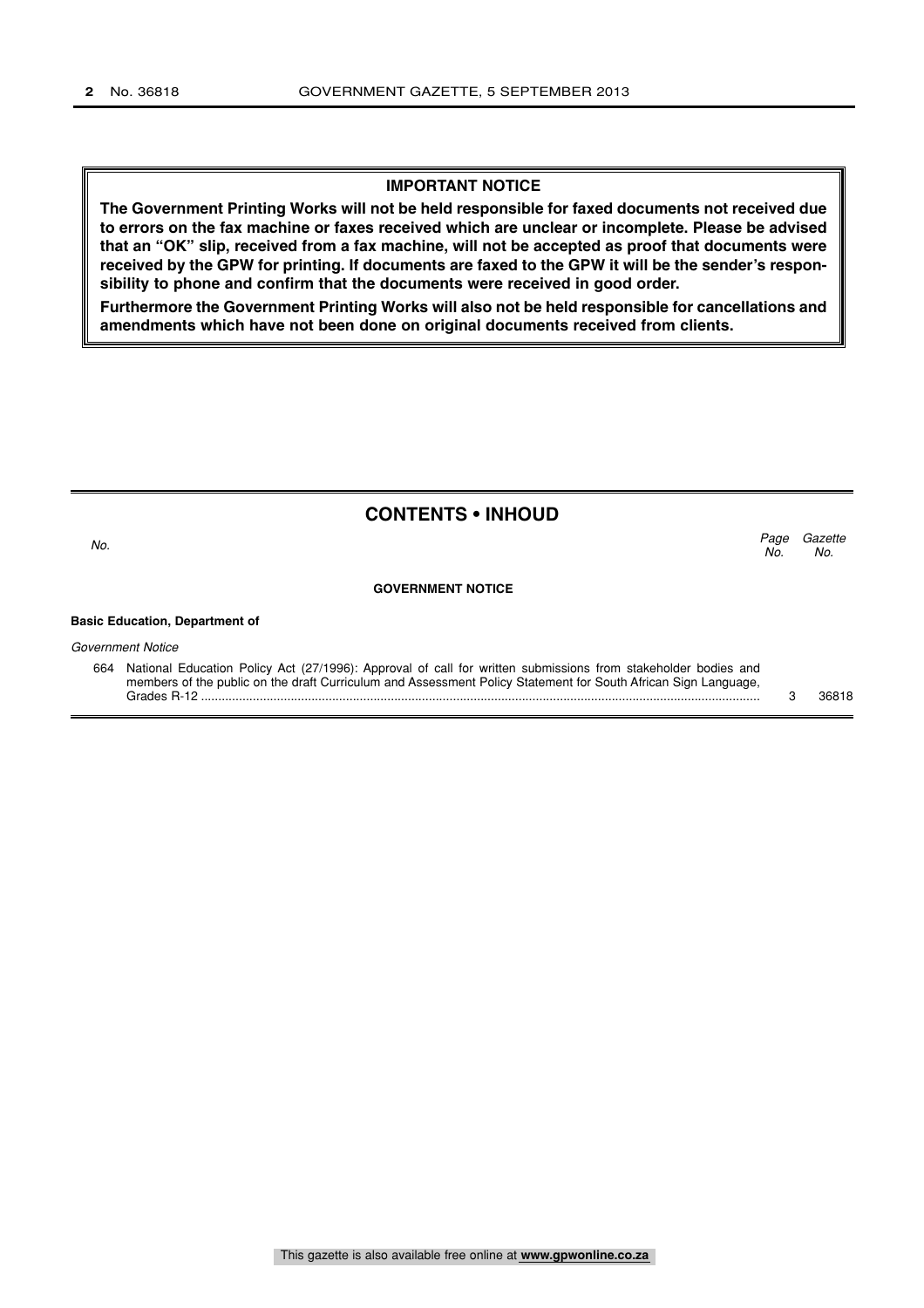# GOVERNMENT NOTICE

## **DEPARTMENT OF BASIC EDUCATION**

**No. 664 5 September 2013**

NATIONAL EDUCATION POLICY ACT, 1996 (ACT NO. 27 OF 1996)

APPROVAL TO CALL FOR WRITTEN SUBMISSIONS FROM STAKEHOLDER BODIES AND MEMBERS OF THE PUBLIC ON THE DRAFT CURRICULUM AND ASSESSMENT POLICY STATEMENTS FOR SOUTH AFRICAN SIGN LANGUAGE, GRADES R-12

1. I, Angelina Matsie Motshekga, Minister of Basic Education, after consultation with the Council of Education Ministers and in terms of Sections 3(4)(1) and 7 of the National Education Policy Act, 1996 (Act No. 27 of 1996), hereby give my intention to approve the draft Curriculum and Assessment Policy Statements for South African Sign Language, Grades R-12 to be listed in the National Curriculum Statement Grades  $R - 12$ . I therefore invite stakeholder bodies and members of the public to comment on the draft policy.

# AVAILABILITY OF DOCUMENTS

2.1 The draft Curriculum and Assessment Policy Statements for South African Sign Language, Grades R-12 are obtainable on the following Departmental websites:

#### http://www.education.gov.za

hftp://www.thutong.doe.qov.za

2.2 Hard copies of the Curriculum and Assessment Policy Statements for South African Sign Language, Grades R-12 are also obtainable from the address supplied in paragraph 5 of this Notice.